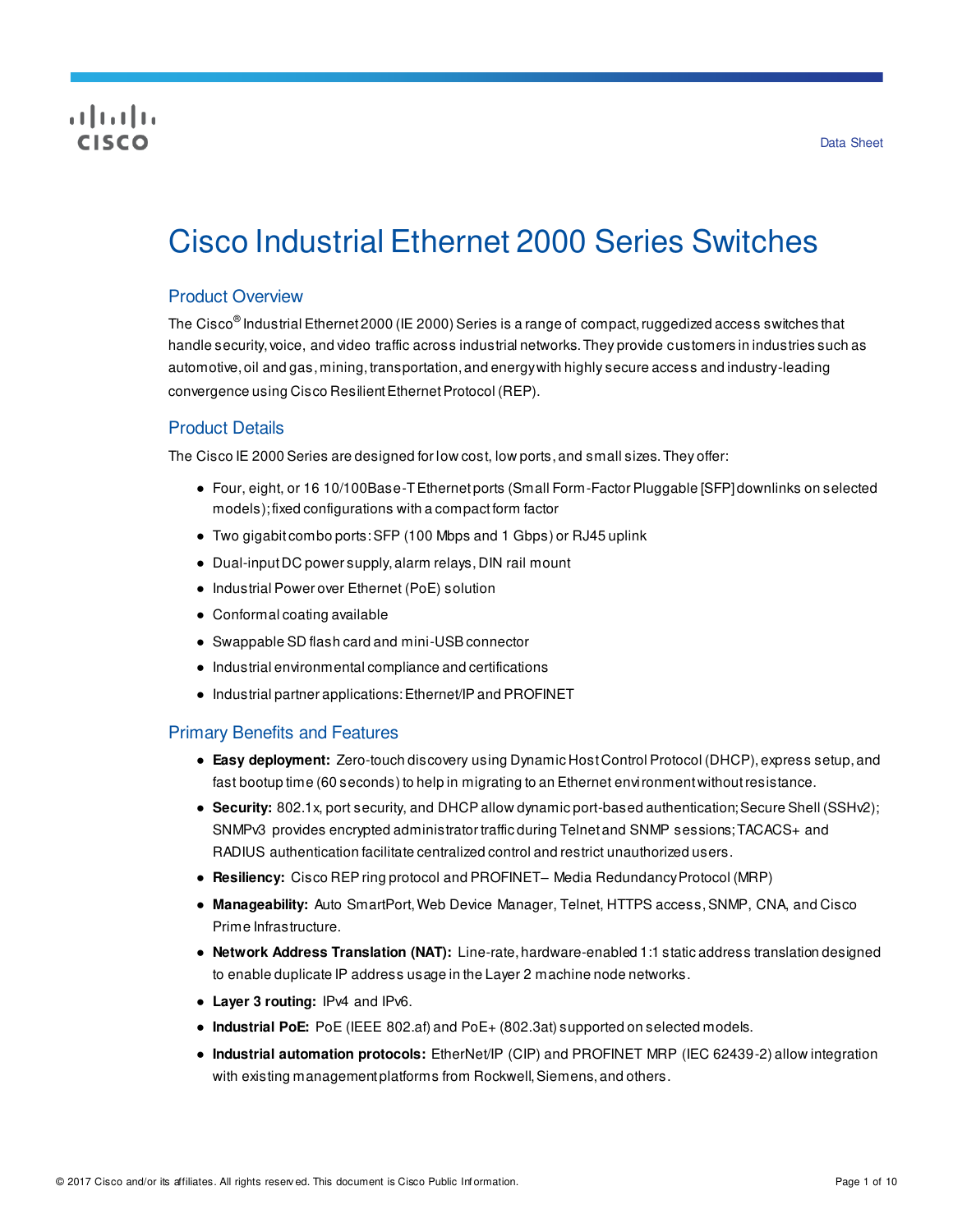# Product Specifications

## **Switch Performance and Scalability**

- Maximum Forwarding Bandwidth 3.8Gbps
- Maximum Switching Bandwidth 7.6Gbps
- Maximum Forwarding rate: 5.66Mpps with 64-byte packets (Line-rate at all packet sizes)
- Egress buffer: 2 MB
- Unicast MAC addresses: 8000
- Internet Group Management Protocol (IGMP) multicast groups: 255
- Maximum virtual LANs (VLANs): 1005
- IPv4 MAC security ACEs: 384 (default ternary content-addressable memory [TCAM] template)
- Bidirectional, 128 NAT translation entries
- IPv4 routing: 3500 routes, IPv6 routing: 1750 routes

#### **Detailed Product Information**

Figure 1 shows switch models, and Table 1 shows the Cisco IE 2000 Series configuration information. Table 2 lists the SKUs for power supplies and license upgrades. Table 3 includes IE 2000 Series product specifications. Table 4 lists software features. Table 5 includes compliance specifications. Table 6 outlines management and relevant industry standards.

#### **Figure 1.** Industrial Ethernet 2000 Series





6 copper ports or 4 copper ports, plus 2 SFP





8 copper ports plus 2 combo ports (copper or SFP)



16 copper plus 2 combo ports



16 copper ports (including 4 PoE/PoE+ ports), plus 2 combo ports

Table 1. **Industrial Ethernet 2000 Series Configurations** 

| <b>Product Number</b> | <b>Total</b><br><b>Ports</b> | <b>RJ45 Ports</b> | Combo<br><b>Ports</b> | <b>SFP Ports</b> | <b>Manufacturing</b><br>License | Type of<br>possible<br>Upgrade | <b>IEEE 1588</b> | L <sub>2NAT</sub> | PoE/<br>$PoE(+)$ | Conformal<br>Coating |
|-----------------------|------------------------------|-------------------|-----------------------|------------------|---------------------------------|--------------------------------|------------------|-------------------|------------------|----------------------|
| IE-2000-4TS-L         | 6                            | 4 FE              |                       | 2 FE             | <b>LAN Lite</b>                 | 3                              |                  |                   |                  |                      |
| IE-2000-4TS-B         | 6                            | 4 FE              |                       | 2 FE             | <b>LAN Base</b>                 | $\mathbf{1}$                   |                  |                   |                  |                      |
| IE-2000-4T-L          | 6                            | 6 FE              |                       |                  | <b>LAN Lite</b>                 | 3                              |                  |                   |                  |                      |
| IE-2000-4T-B          | 6                            | 6 FE              |                       |                  | <b>LAN Base</b>                 | $\mathbf{1}$                   |                  |                   |                  |                      |
| IE-2000-4TS-G-L       | 6                            | 4 FE              |                       | 2 GE             | <b>LAN Lite</b>                 | 3                              |                  |                   |                  |                      |
| IE-2000-4TS-G-B       | 6                            | 4 FE              |                       | 2 GE             | <b>LAN Base</b>                 | $\mathbf{1}$                   |                  |                   |                  |                      |
| IE-2000-4T-G-L        | 6                            | 4 FE, 2 GE        |                       |                  | <b>LAN Lite</b>                 | 3                              |                  |                   |                  |                      |
| IE-2000-4T-G-B        | 6                            | 4 FE, 2 GE        |                       |                  | <b>LAN Base</b>                 | $\mathbf{1}$                   |                  |                   |                  |                      |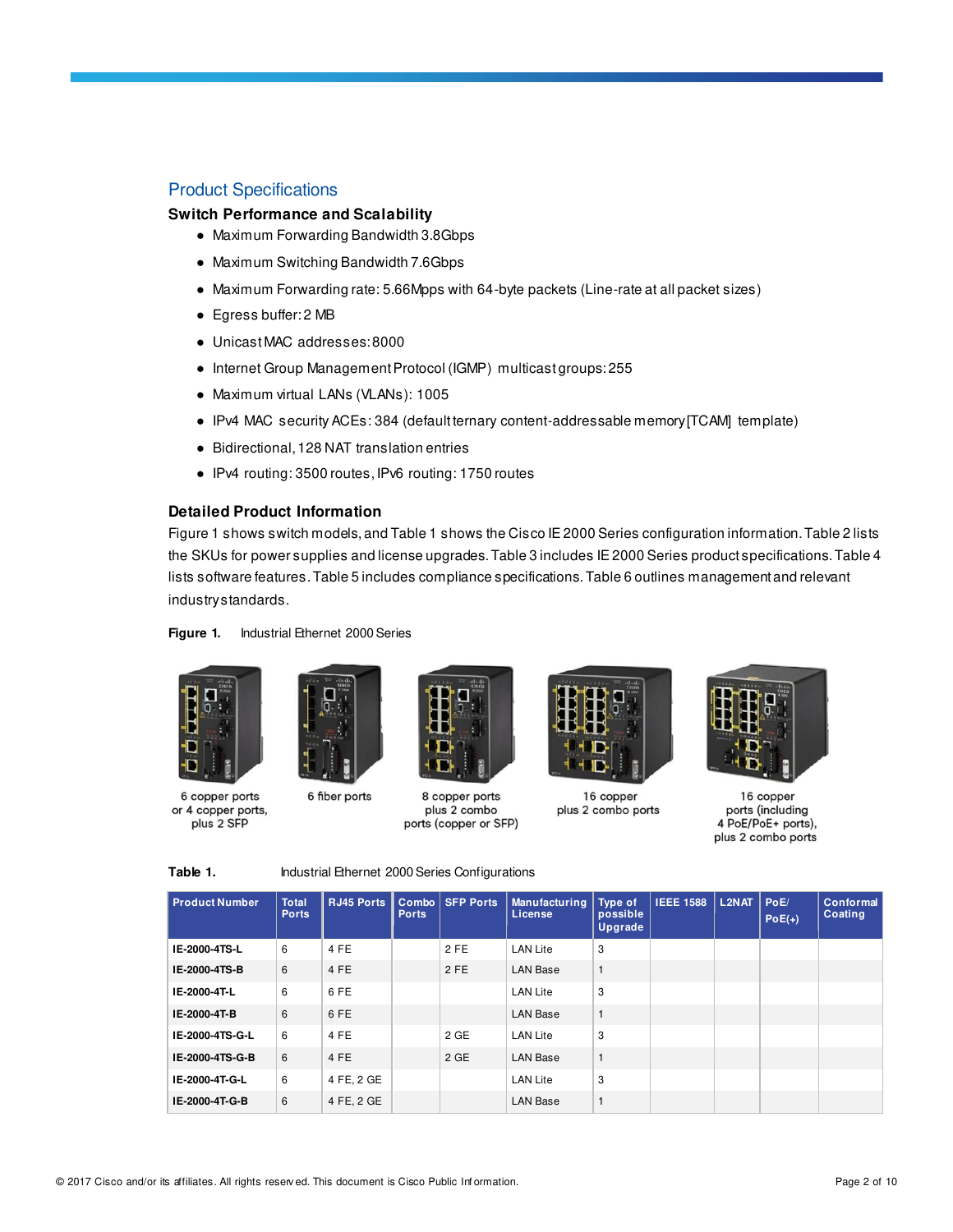| <b>Product Number</b>         | <b>Total</b><br><b>Ports</b> | <b>RJ45 Ports</b> | Combo<br><b>Ports</b> | <b>SFP Ports</b> | Manufacturing<br>License    | Type of<br>possible<br><b>Upgrade</b> | <b>IEEE 1588</b> | <b>L2NAT</b>   | PoE/<br>$PoE(+)$ | <b>Conformal</b><br>Coating |
|-------------------------------|------------------------------|-------------------|-----------------------|------------------|-----------------------------|---------------------------------------|------------------|----------------|------------------|-----------------------------|
| IE-2000-4S-TS-G-L             | 6                            |                   |                       | 4 FE, 2 GE       | <b>LAN Lite</b>             | 3                                     |                  |                |                  |                             |
| IE-2000-4S-TS-G-B             | 6                            |                   |                       | 4 FE, 2 GE       | <b>LAN Base</b>             | 1, 3                                  |                  |                |                  |                             |
| IE-2000-8TC-L                 | 10                           | 8 FE              | $2$ FE                |                  | <b>LAN Lite</b>             | 3                                     |                  |                |                  |                             |
| IE-2000-8TC-B                 | 10                           | 8 FE              | 2 FE                  |                  | <b>LAN Base</b>             | $\mathbf{1}$                          |                  |                |                  |                             |
| IE-2000-8TC-G-L               | 10                           | 8FE               | 2 GE                  |                  | <b>LAN Lite</b>             | 3                                     |                  |                |                  |                             |
| IE-2000-8TC-G-B               | 10                           | 8 FE              | $2$ GE                |                  | <b>LAN Base</b>             | $\mathbf{1}$                          |                  |                |                  |                             |
| IE-2000-8TC-G-E               | 10                           | 8 FE              | 2 GE                  |                  | <b>LAN Base</b>             | 1, 2, 4                               | Yes              | $\mathsf{U}^*$ |                  |                             |
| IE-2000-16TC-L                | 20                           | 16 FE             | 2 FE                  | 2 FE             | <b>LAN Lite</b>             | 3                                     |                  |                |                  |                             |
| IE-2000-16TC-B                | 20                           | 16 FE             | 2 FE                  | 2 FE             | <b>LAN Base</b>             | $\mathbf{1}$                          |                  |                |                  |                             |
| IE-2000-16TC-G-L              | 20                           | 16 FE             | $2$ GE                | 2 FE             | <b>LAN Lite</b>             | 3                                     |                  |                |                  |                             |
| IE-2000-16TC-G-E              | 20                           | 16 FE             | $2$ GE                | 2 FE             | <b>LAN Base</b>             | 1, 2, 4                               | Yes              | U              |                  |                             |
| IE-2000-16TC-G-X              | 20                           | 16 FE             | 2 GE                  | 2 FE             | <b>LAN Base</b>             | 1, 2, 4                               | Yes              | U              |                  | Yes                         |
| IE-2000-8TC-G-N               | 10                           | 8 FE              | 2 GE                  |                  | Enhanced LAN<br>Base        | 1, 2                                  | Yes              | Yes            |                  |                             |
| IE-2000-16TC-G-N              | 20                           | 16 FE             | 2 GE                  | 2FE              | <b>Enhanced LAN</b><br>Base | 1, 2                                  | Yes              | Yes            |                  |                             |
| IE-2000-16PTC-G-L             | 18                           | 16 FE             | 2 GE                  |                  | <b>LAN Lite</b>             | 3                                     |                  |                | Yes              |                             |
| IE-2000-16PTC-G-E             | 18                           | 16 FE             | $2$ GE                |                  | <b>LAN Base</b>             | 1, 2                                  | Yes              | U              | Yes              |                             |
| IE-2000-16PTC-G-<br><b>NX</b> | 18                           | 16 FE             | $2$ GE                |                  | Enhanced LAN<br>Base        | 1, 2                                  | Yes              | Yes            | Yes              | Yes                         |

"Type of possible Upgrade" Legend:

1: LAN Base to IP Lite Cisco IOS Softw are Upgrade

2: Enhanced LAN Base to IP Lite Cisco IOS Softw are Upgrade

3: LAN Lite to LAN Base Cisco IOS Software Upgrade

4: LAN Base to Enhanced LAN Base Cisco IOS Software Upgrade and License Upgrade

U: Upgradable to L2NAT via Enhanced Lan Base or IP Lite license

#### **Table 2.** Accessories and License Upgrade PIDs

| <b>Product Number</b> | <b>Description</b>                                                        |
|-----------------------|---------------------------------------------------------------------------|
| $SD-IE-1GB=$          | 1 GB Ruggedized SD memory card (must be ordered, not included by default) |
| STK-RACK-DINRAIL=     | 19 in. DIN Rail mount kit                                                 |
| $L$ -IE2000-L-B=      | IE2000 LAN Lite to LAN Base e-license                                     |
| $L$ -IE2000-B-E=      | IE2000 LAN Base to Enhanced LAN Base e-license                            |
| $LIC-IE2000-IP-L=$    | IE2000 LAN Base or Enhanced LAN Base to IPLite e-license                  |
| $LIC-IE2000-L-IP=$    | IE2000 LAN Lite to IPLite e-license                                       |
| $LIC$ -MRP-MANAGER=   | MRP Ring Manager license                                                  |
| $LIC-MRP-Client =$    | <b>MRP Ring Client license</b>                                            |
| Wallmount-IE2k-04=    | Wall mount kit accessory for IE2000 4-ports downlink PID                  |
| Wallmount-IE2k-08=    | Wall mount kit accessory for IE2000 8-ports downlink PID                  |
| Wallmount-IE2k-16 $=$ | Wall mount kit accessory for IE2000 16-ports downlink PID                 |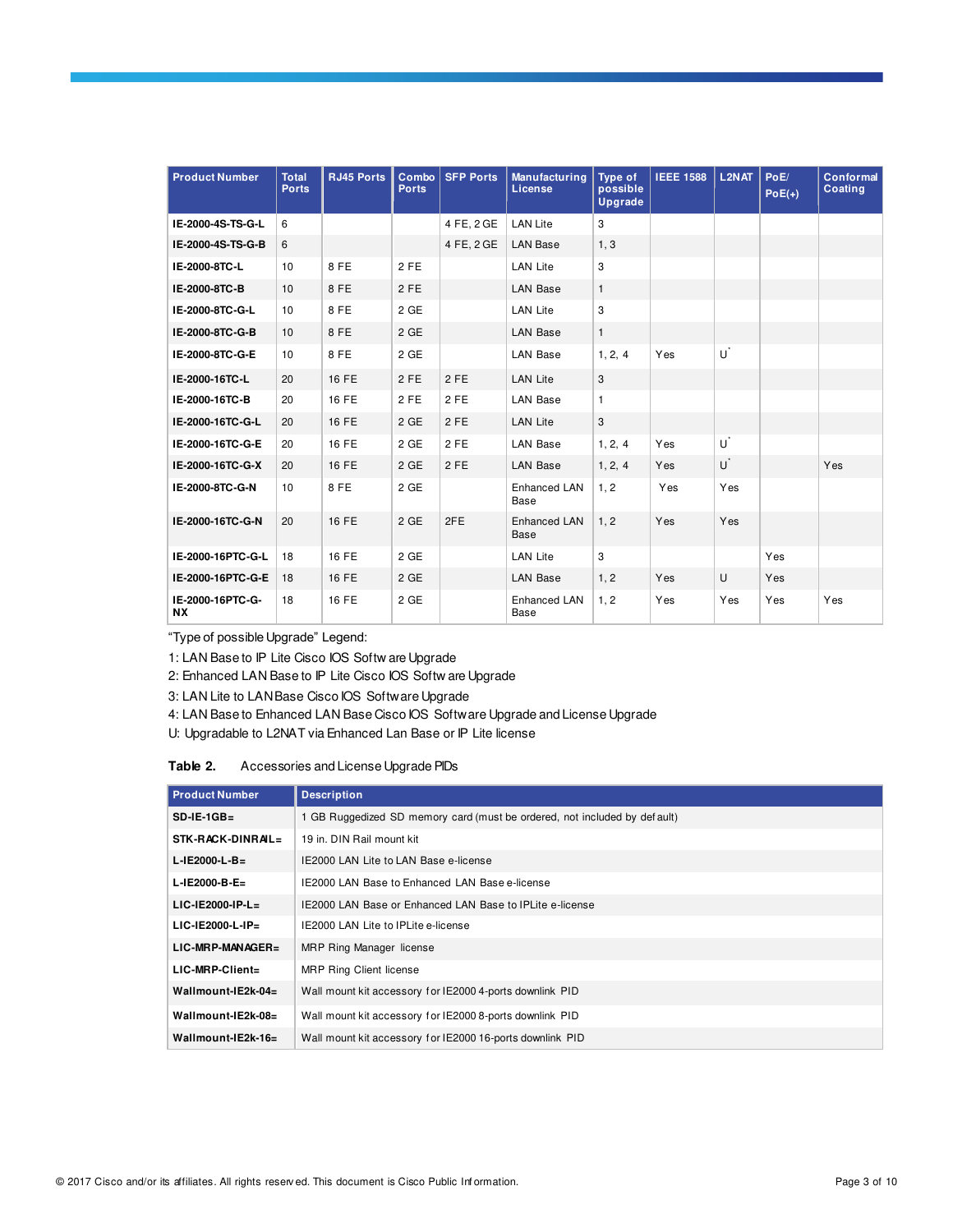# **Table 3.** Product Specifications

| <b>Description</b>                                                        | <b>Specification</b>                                                                                                                                                                                                                                                                                                                                                                                                                                                                                                                                                                                                                                                                                                                                                                                                                                                                                           |
|---------------------------------------------------------------------------|----------------------------------------------------------------------------------------------------------------------------------------------------------------------------------------------------------------------------------------------------------------------------------------------------------------------------------------------------------------------------------------------------------------------------------------------------------------------------------------------------------------------------------------------------------------------------------------------------------------------------------------------------------------------------------------------------------------------------------------------------------------------------------------------------------------------------------------------------------------------------------------------------------------|
| Hardware                                                                  | • 256 MB DRAM with ECC memory<br>• IEEE 1588v2 FPGA<br>• 64 MB on-board flash memory<br>• 1GB remov able SD flash memory card (optional)<br>• Mini-USB connector                                                                                                                                                                                                                                                                                                                                                                                                                                                                                                                                                                                                                                                                                                                                               |
| Alarm                                                                     | • Alarm I/O: Two alarm inputs to detect dry contact open or close; one alarm output relay                                                                                                                                                                                                                                                                                                                                                                                                                                                                                                                                                                                                                                                                                                                                                                                                                      |
| <b>Power Consumption</b>                                                  | • 4-port downlink models: 9.5-15 W<br>• 8-port downlink models: 12.5-20 W<br>· 16-port downlink models: 21-30 W<br>• 4-port PoE/PoE+ models: 21-30 W (16-port base switch) and 4 PoE/PoE+ power requirement                                                                                                                                                                                                                                                                                                                                                                                                                                                                                                                                                                                                                                                                                                    |
| <b>Connectors and</b><br>Cabling                                          | • 100BASE-FX MMF (2 km), -LX SMF (10 km) -ZX SMF (100 km), BX10 SMF (10 km) SFP and CWDM SFP- based<br>ports: LC fiber connectors<br>• 10/100/1000BASE-T ports: RJ-45 connectors, 4-pair Category 5 UTP cabling                                                                                                                                                                                                                                                                                                                                                                                                                                                                                                                                                                                                                                                                                                |
| <b>Dimensions</b><br>$(H \times W \times D)$<br><b>Including DIN Rail</b> | • IE-2000 6 ports (copper downlinks) chassis: $5.1$ "H x 2.95"W x 4.51"D in (130mm H x 74.9mm W x 115mm D)<br>• IE-2000 6 ports (SFP downlinks) chassis: $5.1^{\circ}$ H x $3.15^{\circ}$ W x $4.51^{\circ}$ D in (130mm H x 80mm W x 115mm D)<br>• IE-2000 10 ports short chassis: $5.1$ "H x $3.6$ "W x $4.51$ "D (130mm H x 91.4mm W x 115mm D)<br>• IE-2000 10 ports long chassis: 5.1"H x 3.6"W x 5.26"D (130mm H x 91.4mm W x 134mm D)<br>• IE-2000 18-20 ports chassis: 5.1"H x 5.0"W x 5.26"D (130mm H x 127mm W x 134mm D)<br>• PWR-IE50W-AC=: 5.8"H x 2.0"W x 4.4"D (147mm H x 51 mm W x 112mm D)<br>● PWR-65W-PC-AC=: 5.9 "H x 2.6"W x 4.6"D (150mm H x 66mm W x 117mm D)<br>• PWR-65W-PC-DC=: 5.9 "H x 2.6"W x 4.6"D (150mm H x 66mm W x 117mm D)<br>• PWR-IE170W-PC-AC=: 5.93 x 3.72 x 5.60 in. (150.6 x 94.5 x 142.2mm)<br>● PWR-IE170W-PC-DC=: 5.93 x 4.47 x 5.75 in. (150.6 x 113.5 x 145.8mm) |
| Weight                                                                    | • IE-2000 6 ports chassis: 2.45 lbs $(1.11 \text{ kg})$<br>• IE-2000 6 ports (SFP): 2.69 lbs (1.22 kg)<br>• IE-2000 10 ports short chassis: 2.75 lbs $(1.25 \text{ kg})$<br>• IE-2000 10 ports long chassis: $3.45$ lbs $(1.56 \text{ kg})$<br>• IE-2000 18-20 ports chassis: 4.35 lbs $(1.97 \text{ kg})$<br>• PWR-IE50W-AC=: 1.4 lb (0.65 kg)<br>• PWR-IE50W-AC-IEC=: 1.4 lb $(0.65 \text{ kg})$<br>• PWR-IE65W-PC-DC=: 2.6 (1.18 Kg)<br>• PWR-IE65W-PC-AC=: 2.7 (1.24 Kg)<br>• PWR-IE170W-PC-AC=: 3.88 pounds $(1.76 \text{ kg})$<br>• PWR-IE170W-PC-DC=: 3.7 pounds $(1.67 \text{ kg})$                                                                                                                                                                                                                                                                                                                    |

#### **Table 4.** IE 2000 Series Pow er Supplies

| <b>Product Number</b> | Wattage | <b>Rated Nominal Input</b><br><b>Operating Range</b> | <b>Supported Input</b><br>Voltage<br><b>Operating Range</b> | <b>Power Output</b> | PoE/PoE+<br><b>Support</b> | <b>Use Case Scenario</b>                                                                  |
|-----------------------|---------|------------------------------------------------------|-------------------------------------------------------------|---------------------|----------------------------|-------------------------------------------------------------------------------------------|
| $PWR-IE170W-PC-AC=$   | 170W    | AC 100-240V/2.3A 50-60Hz<br>or<br>DC 125-250V/2.1A   | AC 90-264V<br>or<br>DC 106-300V                             | 54VDC/3.15A         | Yes                        | Maximum PoE/PoE+<br>port support in a AC<br>or high DC<br>env ironment                    |
| $PWR-IE170W-PC-DC=$   | 170W    | DC 12-54V/23A                                        | DC 10.8-60V                                                 | 54VDC/3.15A         | Yes                        | Maximum PoE/PoE+<br>port support in a DC<br>env ironment <sup>1</sup>                     |
| $PWR-IE50W-AC=$       | 50W     | AC 100-240V/1.25A 50-60Hz<br>or<br>DC 125-250V/1.25A | AC 90-264V<br>or<br>DC 106-300V                             | 24VDC/2.1A          | No                         | Provides power to<br>main system, not used<br>for PoE in an AC or<br>high DC env ironment |
| $PWR-IE50W-AC-IEC=$   | 50W     | AC 100-240V/1.25A 50-60Hz                            | AC 90-264V                                                  | 24VDC/2.1A          | <b>No</b>                  | Provides power to<br>main system, not used<br>for PoE in DC<br>env ironment               |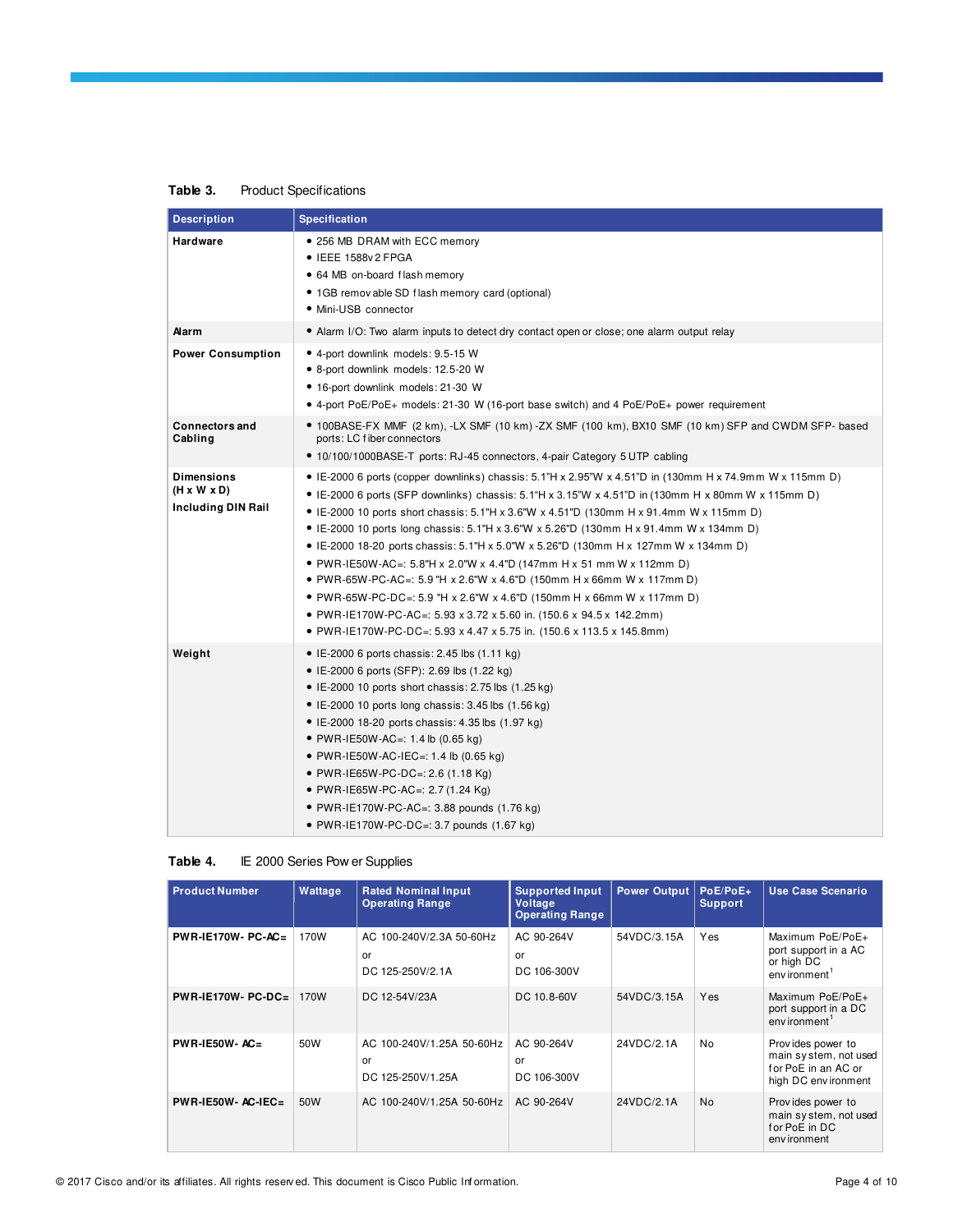| <b>Product Number</b> | Wattage | <b>Rated Nominal Input</b><br><b>Operating Range</b> | <b>Supported Input</b><br><b>Voltage</b><br><b>Operating Range</b> | <b>Power Output</b> | PoE/PoE+<br><b>Support</b> | Use Case Scenario                                                                                                       |
|-----------------------|---------|------------------------------------------------------|--------------------------------------------------------------------|---------------------|----------------------------|-------------------------------------------------------------------------------------------------------------------------|
| $PWR-IE65W-PC-AC=$    | 65W     | AC 100-240V/1.4A 50-60Hz<br>or<br>DC 125-250V/1.0A   | AC 90-264V<br>or<br>DC 106-300V                                    | 54VDC/1.2 A         | Yes                        | Supports up to 4 ports<br>PoE or 2 ports PoE+<br>when used in PoE<br>power input in an AC<br>or high DC<br>env ironment |
| $PWR-IE65W-PC-DC=$    | 65W     | DC 24-48VDC/4.5A                                     | DC 18-60V                                                          | 54VDC/1.2 A         | Yes                        | Supports up to 4 ports<br>PoE or 2 ports PoE+<br>when used in PoE<br>power input in a DC<br>env ironment                |

<sup>1</sup> The 170W (both AC and DC) pow er supplies have enough power for the base unit and the PoE. Connect one pow er output from the 170W PSU to the main pow er input of the IE2000, and the other pow er output of the 170W PSU to the PoE pow er input of the IE2000.

| Table 5. |  | Cisco IE 2000 Softw are Features |
|----------|--|----------------------------------|
|          |  |                                  |

| <b>LAN Lite License</b>       | <b>Baseline Features</b>                                                                                                                                                                                                                    |
|-------------------------------|---------------------------------------------------------------------------------------------------------------------------------------------------------------------------------------------------------------------------------------------|
| Layer 2 Switching             | IEEE 802.1, 802.3, 802.3at, 802.3af standard (see Table 6), VTPv 2, NTP, UDLD, CDP, LLDP, Unicast MAC filter,<br>Resilient Ethernet Protocol (REP), Media Redundancy Protocol (MRP) Ring (IEC 62439-2)                                      |
| <b>Security</b>               | SCP, SSH, SNMPv3, TACACS+, RADIUS Server/Client, MAC Address Notification, BPDU Guard, SPAN session                                                                                                                                         |
| <b>Multicast</b>              | IGMPv 1, v 2, v 3 Snooping, IGMP filtering, IGMP Querier                                                                                                                                                                                    |
| Management                    | Fast Boot, Express Setup, Web Device Manager, CNA, Cisco Prime, LMS, MIB, SmartPort, SNMP, syslog                                                                                                                                           |
| <b>Industrial Ethernet</b>    | EtherNet/IP, Profinet v2                                                                                                                                                                                                                    |
| <b>LAN Base License</b>       | <b>Additional Features</b>                                                                                                                                                                                                                  |
| Layer 2 Switching             | VTPv3, EtherChannel, Voice VLAN, Flexlink                                                                                                                                                                                                   |
| <b>Security</b>               | IPv 4 Port-Security, DHCP Snooping, Dy namic ARP Inspection, IP Source Guard, 802.1x, Guest VLAN. MAC<br>Authentication Bypass, 802.1x Multi-Domain Authentication, Storm Control, Trust Boundary, Access-List (ACL),<br>IPv 6 MLD snooping |
| <b>Quality of Service</b>     | IPv 4 Ingress Policing, Rate-Limit, Egress Queuing/Shaping, AutoQoS                                                                                                                                                                         |
| Management                    | Port-Based DHCP, Storm Control - Unicast, Multicast, Broadcast, SPAN Sessions, RSPAN, DHCP Server,<br>Customized TCAM/SDM Size Configuration, Embedded Event Manager (EEM)                                                                  |
| <b>Industrial Ethernet</b>    | <b>IEEE 1588 PTPv2</b>                                                                                                                                                                                                                      |
| <b>IPv4 Routing</b>           | IPv 4 static routing                                                                                                                                                                                                                        |
| <b>IPv6 Routing</b>           | IPv 6 host support, HTTP over IPv 6, SNMP over IPv 6                                                                                                                                                                                        |
| <b>Enhanced LAN Base</b>      | <b>Additional Features</b>                                                                                                                                                                                                                  |
| <b>Industrial Management</b>  | Lay er 2 switching with 1:1 static Network Address Translation (NAT)                                                                                                                                                                        |
| <b>IP Lite License</b>        | <b>Additional Features</b>                                                                                                                                                                                                                  |
| <b>IPv4 Routing</b>           | RIP, OSPF, EIGRP, VRF Lite, PIM for L3 multicast routing including sparse (SM) and dense (DM) mode.                                                                                                                                         |
| <b>IPv6 Routing</b>           | IPv 6 Static routing, OSPFv 3                                                                                                                                                                                                               |
| <b>Security</b>               | FIPS 140-2                                                                                                                                                                                                                                  |
| <b>Embedded Event Manager</b> | EEM feature enabled with IP Lite License                                                                                                                                                                                                    |

#### Table 6. Compliance Specifications

| <b>Description</b>           | <b>Specification</b>                                                                                                                                                                   |
|------------------------------|----------------------------------------------------------------------------------------------------------------------------------------------------------------------------------------|
| <b>Safety Certifications</b> | $\bullet$ UL/CSA 60950-1<br>$\bullet$ EN 60950-1<br>• CB to IEC 60950-1 (with country deviations)<br>• NOM to NOM-019-SCF1 (through partners and distributors)<br>$\bullet$ CE Marking |
| <b>Hazard Location</b>       | • ANSI/ISA 12.12.01 (Class1, Div2 A-D)<br>• EN 60079-0, -15 ATEX Certificate (Class 1, Zone2 A-D)                                                                                      |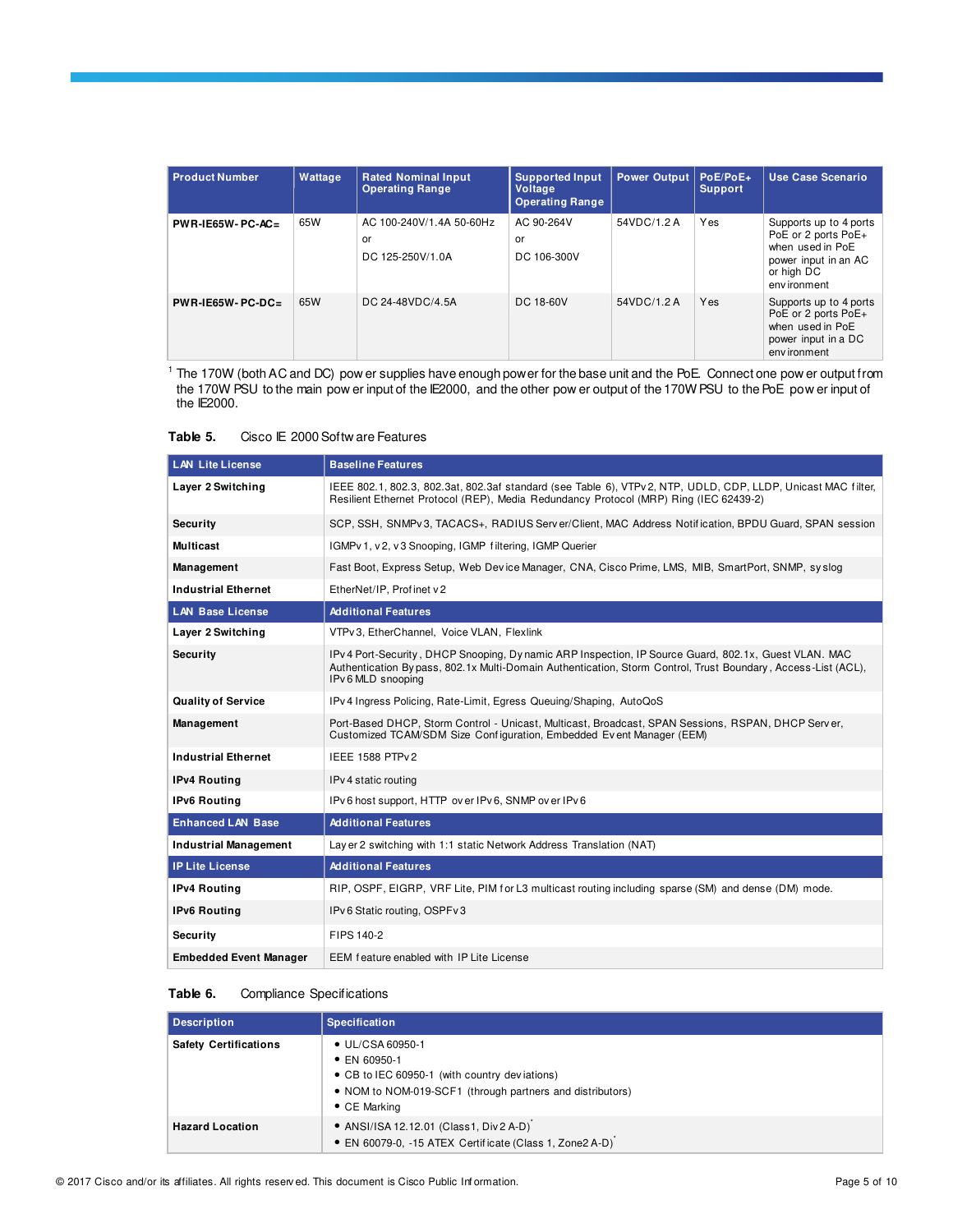| <b>Description</b>                                     | <b>Specification</b>                                                                                                                                                                                                                                                                                                                                                                                                                                                                                                                                                                                                                                                                                                                                                                                                                                                                                                                                                                                                                                                                             |
|--------------------------------------------------------|--------------------------------------------------------------------------------------------------------------------------------------------------------------------------------------------------------------------------------------------------------------------------------------------------------------------------------------------------------------------------------------------------------------------------------------------------------------------------------------------------------------------------------------------------------------------------------------------------------------------------------------------------------------------------------------------------------------------------------------------------------------------------------------------------------------------------------------------------------------------------------------------------------------------------------------------------------------------------------------------------------------------------------------------------------------------------------------------------|
|                                                        | Cabinet enclosure required                                                                                                                                                                                                                                                                                                                                                                                                                                                                                                                                                                                                                                                                                                                                                                                                                                                                                                                                                                                                                                                                       |
| <b>EMC Emissions and</b><br><b>Immunity Compliance</b> | • FCC 47 CFR Part 15 Class A<br>• EN 55022A Class A<br>• VCCI Class A<br>• RoHS compliance<br>• AS/NZS CISPR 22 Class A, AS/NZS CISPR 24<br>● CISPR11 Class A, CISPR22 Class A<br>• ICES 003 Class A<br>• KCC -Korea<br>$\bullet$ CE Marking<br>• C-Tick (Australia)<br>• Russia certification<br>• Brazil certification<br>• IEC/EN/EN61000-4-2 (Electro Static Discharge), 15kV air/8kV contact<br>• IEC/EN 61000-4-3 (Radiated Immunity, 10 and 20 V/m)<br>• IEC/EN 61000-4-4 (Fast Transients - 4kV power line, 4kV data line)<br>• IEC/EN 61000-4-5 (Surge 2 kV/1 kV)<br>• IEC/EN 61000-4-6 (Conducted Immunity, 10 V/emf)<br>• IEC/EN 61000-4-8 (Power Frequency Magnetic Field Immunity)<br>• IEC/EN 61000-4-9 (Pulse Magnetic Field Immunity)<br>• IEC/EN 61000-4-10 (Oscillatory Magnetic Field Immunity)<br>• IEC/EN 61000-4-11 (AC power Voltage Immunity)<br>• IEC/EN 61000-4-29 (Voltage Dips Immunity)<br>• IEC/EN 61000-6-1 (Immunity for Light Industrial Environments)<br>• IEC/EN 61000-6-2 (Immunity for Industrial Environments)<br>• IEC/EN 61000-6-4 Class A<br>• EN 61326 |
| <b>Shock and Vibration</b>                             | · IEC 60068-2-27 (Operational Shock: 30G 11ms, half sine)<br>• IEC 60068-2-27 (Non-Operational Shock 55-70G, trapezoidal)<br>• IEC 60068-2-6, IEC 60068-2-64, EN 61373 (Operational Vibration)<br>• IEC 60068-2-6, IEC 60068-2-64, EN 61373 (Non-operational Vibration)                                                                                                                                                                                                                                                                                                                                                                                                                                                                                                                                                                                                                                                                                                                                                                                                                          |
| <b>Industry Standards</b>                              | $\bullet$ UL508<br>● CSA C22.2 No. 142<br>· EN 61131-2 (EMC/EMI, environmental, mechanical)<br>• Protective coating (specific models only)<br>• Marine DnV<br>• Substation KEMA (IEEE 1613, IEC 61850-3)<br>• Railway EN 50155 (EMI/EMC, environmental, mechanical)<br>• EN50121-3-2<br>• EN50121-4<br>• NEMA TS-2 (EMC, environmental, mechanical)<br>• ABB Industrial IT certification<br>$\bullet$ IP30<br>• ODVA Industrial Ethernet/IP support<br>• PROFINETv 2.3 support                                                                                                                                                                                                                                                                                                                                                                                                                                                                                                                                                                                                                   |
| <b>Corrosive Testing</b>                               | ● ISO-12944-6<br>● IEC-60068-2-60                                                                                                                                                                                                                                                                                                                                                                                                                                                                                                                                                                                                                                                                                                                                                                                                                                                                                                                                                                                                                                                                |
| Humidity                                               | • IEC 60068-2-52 (salt fog mist, test Kb) marine environments<br>• IEC 60068 -2-3<br>• IEC 60068-2-30<br>• Relative humidity: 5% to 95% non-condensing                                                                                                                                                                                                                                                                                                                                                                                                                                                                                                                                                                                                                                                                                                                                                                                                                                                                                                                                           |
| <b>Operating Temperature</b>                           | • -40C to +70C (vented enclosure - 40 LFM Air Flow)<br>• -40C to +60C (sealed enclosure - 0 LFM Air Flow)<br>• -34C to +75C (fan or blower-equipped enclosure - 200 LFM Air Flow)<br>• -40C to +85C (IEC 60068-2-2 Environmental Type Testing -16 hours)                                                                                                                                                                                                                                                                                                                                                                                                                                                                                                                                                                                                                                                                                                                                                                                                                                         |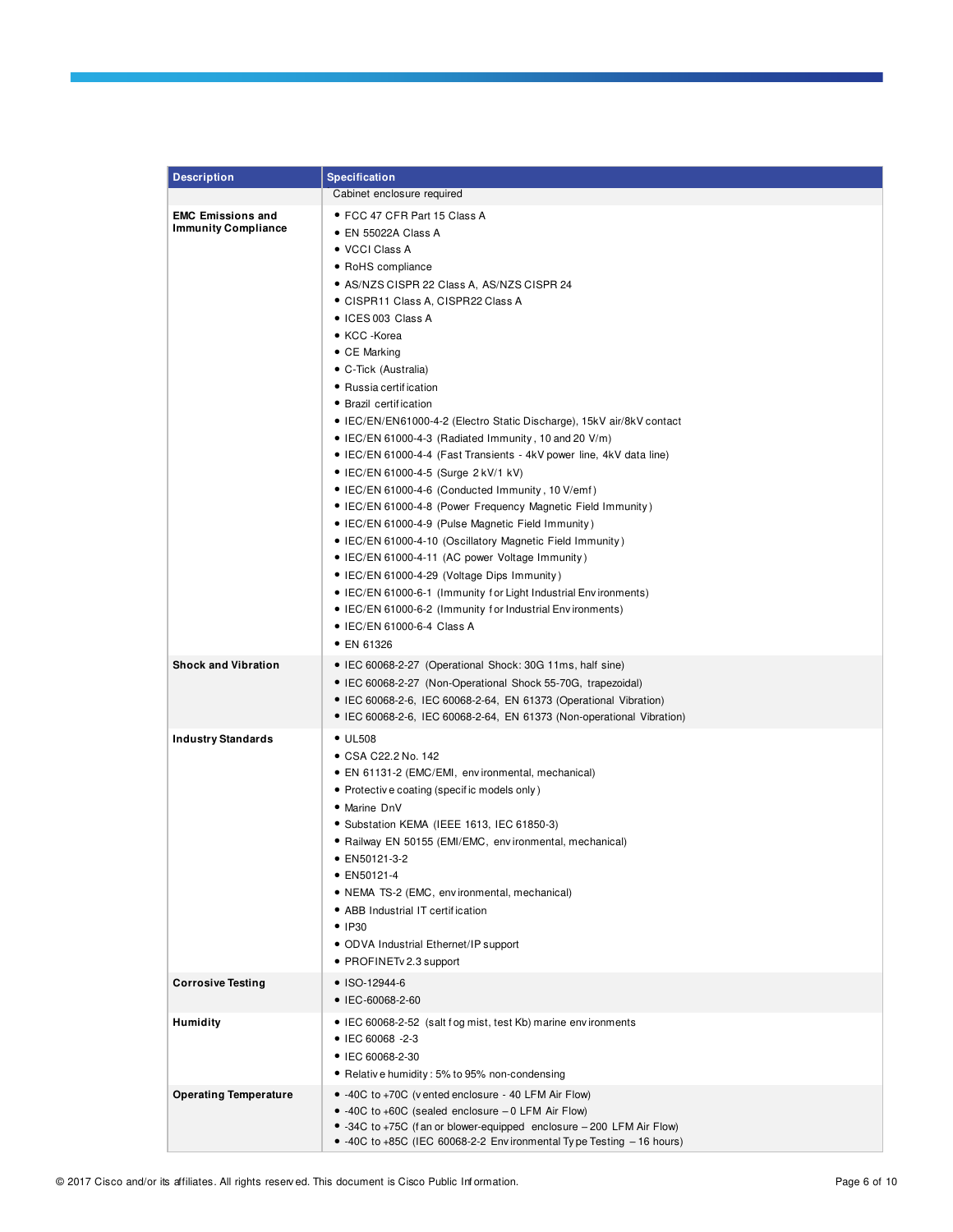| Description                         | <b>Specification</b>                                                                                                                              |
|-------------------------------------|---------------------------------------------------------------------------------------------------------------------------------------------------|
|                                     | • Operational altitude: Up to 15,000 ft                                                                                                           |
| <b>Storage Temperature</b>          | $\bullet$ -40 C to +85 C (storage temperature)<br>• IEC 60068-2-14<br>• Storage altitude: Up to 15,000 ft                                         |
| Mean Time Between Failure<br>(MTBF) | • Mean time between failure: 374,052 hours (42.7 years)                                                                                           |
| Warranty                            | • Five-year limited warranty on all IE-2000 HW PIDs and all IE Power Supplies defined in table 4 above. See<br>link below for details on warranty |

#### **Table 7.** Management and Standards

| <b>Description</b>                                                        | <b>Specification</b>                                                                                                                                                                                                                                                                                                                                                                                                                                                                      | <b>Specification</b>                                                                                                                                                                                                                                                                                                                                                                                                                                              |
|---------------------------------------------------------------------------|-------------------------------------------------------------------------------------------------------------------------------------------------------------------------------------------------------------------------------------------------------------------------------------------------------------------------------------------------------------------------------------------------------------------------------------------------------------------------------------------|-------------------------------------------------------------------------------------------------------------------------------------------------------------------------------------------------------------------------------------------------------------------------------------------------------------------------------------------------------------------------------------------------------------------------------------------------------------------|
| <b>IEEE Standards</b>                                                     | • IEEE 802.1D MAC bridges, STP<br>• IEEE 802.1p Lay er 2 COS prioritization<br>$\bullet$ IEEE 802.1g VLAN<br>• IEEE 802.1s Multiple Spanning-Trees<br>• IEEE 802.1w Rapid Spanning-Tree<br>• IEEE 802.1x Port Access Authentication<br>· IEEE 802.1AB LLDP<br>• IEEE 802.3ad Link Aggregation (LACP)<br>• IEEE 802.3af Power over Ethernet provides up to<br>15.4W DC power to each end device<br>• IEEE 802.3at Power ov er Ethernet provides up to<br>25.5W DC power to each end device | • IEEE 802.3af Power ov er Ethernet<br>• IEEE 802.3at Power ov er Ethernet Plus<br>• IEEE 802.3ah 100BASE-X SMF/MMF only<br>• IEEE 802.3x full duplex on 10Base-T<br>• IEEE 802.3 10BASE-T specification<br>• IEEE 802.3u 100BASE-TX specification<br>• IEEE 802.3ab 1000BASE-T specification<br>• IEEE 802.3z 1000BASE-X specification<br>• IEEE 1588v 2 PTP Precision Time Protocol                                                                             |
| <b>RFC Compliance</b>                                                     | ● RFC 768: UDP<br>$\bullet$ RFC 783: TFTP<br>· RFC 791: IPv 4 protocol<br>• RFC 792: ICMP<br>● RFC 793: TCP<br>● RFC 826: ARP<br>• RFC 854: Telnet<br>$\bullet$ RFC 951: BootP<br>● RFC 959: FTP<br>• RFC 1157: SNMPv 1<br>● RFC 1901,1902-1907 SNMPv 2<br>● RFC 2273-2275: SNMPv3<br>• RFC 2571: SNMP Management<br>• RFC 1166: IP Addresses<br>• RFC 1256: ICMP Router Discovery                                                                                                        | • RFC 1305: NTP<br>• RFC 1492: TACACS+<br>• RFC 1493: Bridge MIB Objects<br>• RFC 1534 DHCP and BootP interoperation<br>• RFC 1542: Bootstrap Protocol<br>• RFC 1643: Ethernet Interface MIB<br>• RFC 1757: RMON<br>● RFC 2068: HTTP<br>• RFC 2131, 2132: DHCP<br>● RFC 2236: IGMP v 2<br>• RFC 3376: IGMP v3<br>• RFC 2474: Diff Serv Precedence<br>• RFC 3046: DHCP Relay Agent Information Option<br>● RFC 3580: 802.1x RADIUS<br>• RFC 4250-4252 SSH Protocol |
| <b>Simple Network</b><br><b>Management Protocol</b><br>(SNMP) MIB Objects | $\bullet$ BRIDGE-MIB<br>● CALISTA-DPA-MIB<br>● CISCO-ACCESS-ENVMON-MIB<br>• CISCO-ADMISSION-POLICY-MIB<br>● CISCO-AUTH-FRAMEWORK-MIB<br>• CISCO-BRIDGE-EXT-MIB<br>• CISCO-BULK-FILE-MIB<br>● CISCO-CABLE-DIAG-MIB<br>• CISCO-CALLHOME-MIB<br>● CISCO-CAR-MIB<br>$\bullet$ CISCO-CDP-MIB<br>• CISCO-CIRCUIT-INTERFACE-MIB<br>$\bullet$ CISCO-CLUSTER-MIB<br>• CISCO-CONFIG-COPY-MIB<br>● CISCO-CONFIG-MAN-MIB<br>• CISCO-DATA-COLLECTION-MIB<br>● CISCO-DHCP-SNOOPING-MIB                  | • CISCO-SNMP-TARGET-EXT-MIB<br>$\bullet$ CISCO-STACK-MIB<br>• CISCO-STACKMAKER-MIB<br>• CISCO-STP-EXTENSIONS-MIB<br>● CISCO-SYSLOG-MIB<br>• CISCO-TCP-MIB<br>• CISCO-UDLDP-MIB<br>• CISCO-VLAN-IFTABLE-RELATIONSHIP-MIB<br>• CISCO-VLAN-MEMBERSHIP-MIB<br>• CISCO-VTP-MIB<br>• ENTITY-MIB<br>• ETHERLIKE-MIB<br>$\bullet$ HC-RMON-MIB<br>• IEEE8021-PAE-MIB<br>• IEEE8023-LAG-MIB<br>$\bullet$ IF-MIB<br>• IP-FORWARD-MIB                                         |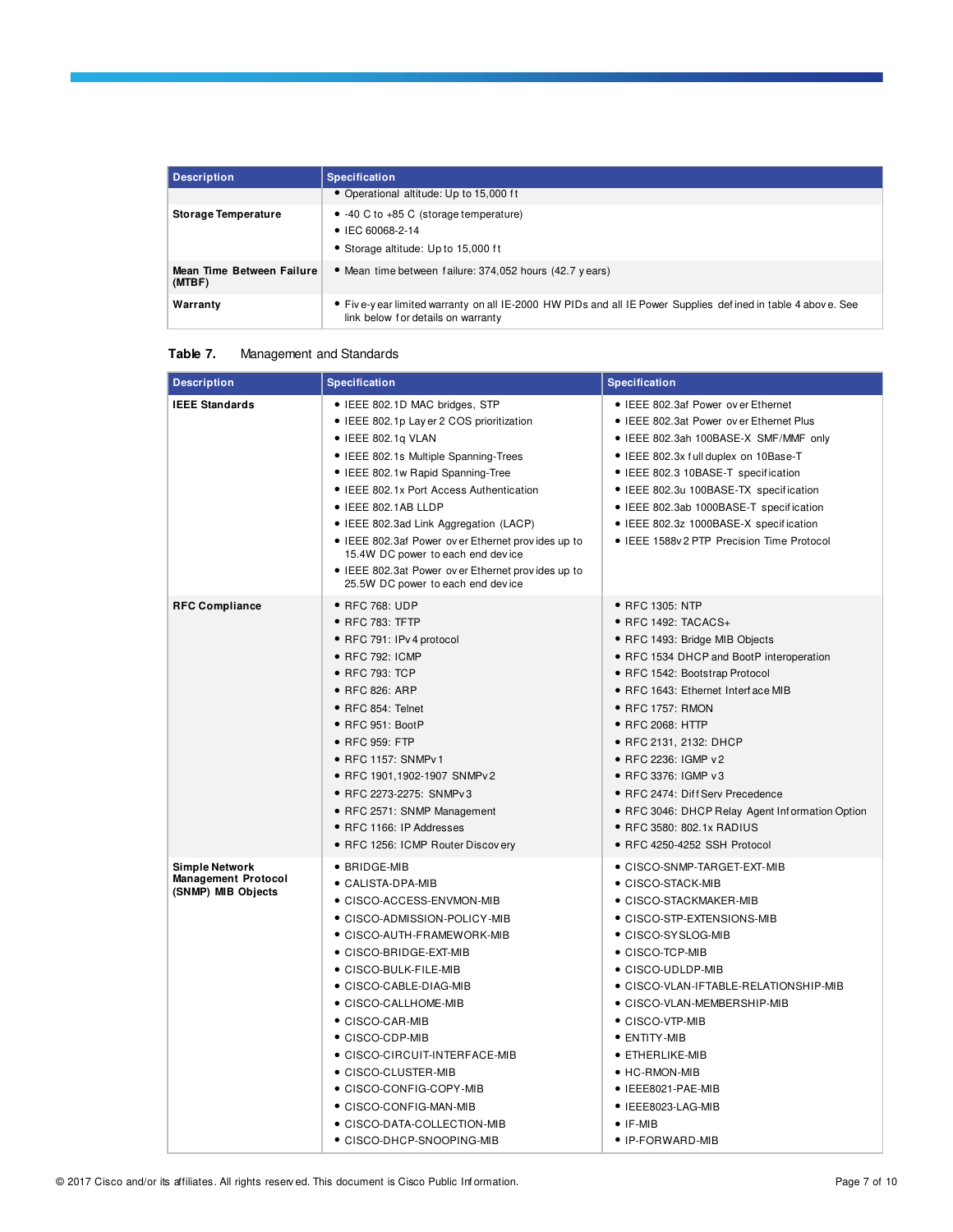| <b>Description</b> | <b>Specification</b>                    | <b>Specification</b>               |
|--------------------|-----------------------------------------|------------------------------------|
|                    | • CISCO-ENTITY-ALARM-MIB                | $\bullet$ IP-MIB                   |
|                    | • CISCO-ENTITY-VENDORTY PE-OID-MIB      | • LLDP-EXT-MED-MIB                 |
|                    | • CISCO-ENVMON-MIB                      | $\bullet$ LLDP-MIB                 |
|                    | • CISCO-ERR-DISABLE-MIB                 | $\bullet$ NETRANGER                |
|                    | $\bullet$ CISCO-FLASH-MIB               | • NOTIFICATION-LOG-MIB             |
|                    | $\bullet$ CISCO-FTP-CLIENT-MIB          | • OLD-CISCO-CHASSIS-MIB            |
|                    | $\bullet$ CISCO-IF-EXTENSION-MIB        | • OLD-CISCO-CPU-MIB                |
|                    | $\bullet$ CISCO-IGMP-FILTER-MIB         | • OLD-CISCO-FLASH-MIB              |
|                    | • CISCO-IMAGE-MIB                       | $\bullet$ OLD-CISCO-INTERFACES-MIB |
|                    | $\bullet$ CISCO-IP-STAT-MIB             | • OLD-CISCO-IP-MIB                 |
|                    | $\bullet$ CISCO-LAG-MIB                 | • OLD-CISCO-MEMORY-MIB             |
|                    | $\bullet$ CISCO-LICENSE-MGMT-MIB        | $\bullet$ OLD-CISCO-SYS-MIB $<$    |
|                    | • CISCO-MAC-AUTH-BYPASS-MIB             | • OLD-CISCO-SYSTEM-MIB             |
|                    | · CISCO-MAC-NOTIFICATION-MIB            | • OLD-CISCO-TCP-MIB                |
|                    | ● CISCO-MEMORY-POOL-MIB                 | • OLD-CISCO-TS-MIB                 |
|                    | • CISCO-PAE-MIB                         | $\bullet$ RMON-MIB                 |
|                    | • CISCO-PAGP-MIB                        | $\bullet$ RMON2-MIB                |
|                    | • CISCO-PING-MIB                        | • SMON-MIB                         |
|                    | • CISCO-PORT-QOS-MIB                    | $\bullet$ SNMP-COMMUNITY-MIB       |
|                    | ● CISCO-PORT-SECURITY-MIB               | $\bullet$ SNMP-FRAMEWORK-MIB       |
|                    | ● CISCO-PORT-STORM-CONTROL-MIB          | $\bullet$ SNMP-MPD-MIB             |
|                    | $\bullet$ CISCO-PRIVATE-VLAN-MIB        | $\bullet$ SNMP-NOTIFICATION-MIB    |
|                    | • CISCO-PROCESS-MIB                     | • SNMP-PROXY-MIB                   |
|                    | $\bullet$ CISCO-PRODUCTS-MIB            | $\bullet$ SNMP-TARGET-MIB          |
|                    | • CISCO-RESILIENT-ETHERNET-PROTOCOL-MIB | $\bullet$ SNMP-USM-MIB             |
|                    | • CISCO-RTTMON-ICMP-MIB                 | $\bullet$ SNMP-VIEW-BASED-ACM-MIB  |
|                    | • CISCO-RTTMON-IP-EXT-MIB               | $\bullet$ SNMP $v$ 2-MIB           |
|                    | • CISCO-RTTMON-MIB                      | $\bullet$ TCP-MIB                  |
|                    | $\bullet$ CISCO-RTTMON-RTP-MIB          | $\bullet$ UDP-MIB                  |

#### **Table 8.** SFP Transceivers

| <b>Part Number</b>   | <b>Specification</b> | <b>SFP Type</b> | Max Distance | <b>Cable Type</b> | <b>Temp Range</b> | <b>DOM Support</b> |
|----------------------|----------------------|-----------------|--------------|-------------------|-------------------|--------------------|
| $GLC$ -FE-100FX-RGD= | 100BASE-FX           | <b>FE</b>       | 2km          | <b>MMF</b>        | <b>IND</b>        | Yes                |
| GLC-FE-100LX-RGD     | 100BASE-LX10         | <b>FE</b>       | 10km         | <b>SMF</b>        | <b>IND</b>        | Yes                |
| $GLC-FE-T-I=$        | 100BASE-T            | <b>FE</b>       | 100m         | Copper            | <b>IND</b>        | <b>NA</b>          |
| $GLC$ -FE-100FX=     | 100BASE-FX           | <b>FE</b>       | 2km          | <b>SMF</b>        | COM               | No                 |
| $GLC$ -FE-100LX=     | 100BASE-LX10         | <b>FE</b>       | 10km         | <b>SMF</b>        | COM               | No                 |
| $GLC$ -FE-100EX=     | 100BASE-EX           | <b>FE</b>       | 40km         | <b>SMF</b>        | COM               | No                 |
| $GLC$ -FE-100ZX=     | 100BASE-ZX           | <b>FE</b>       | 80km         | <b>SMF</b>        | COM               | <b>No</b>          |
| $GLC$ -FE-100BX-D=   | 100BASE-BX10         | <b>FE</b>       | 10km         | <b>SMF</b>        | COM               | No                 |
| $GLC$ -FE-100BX-U=   | 100BASE-BX10         | <b>FE</b>       | 10km         | <b>SMF</b>        | COM               | Yes                |
| $GLC-SX-MM-RGD =$    | 1000BASE-SX          | <b>GE</b>       | 550m         | <b>MMF</b>        | <b>IND</b>        | Yes                |
| $GLC-LX-SM-RGD=$     | 1000BASE-LX/LH       | <b>GE</b>       | 550m/10km    | MMF/SMF           | <b>IND</b>        | Yes                |
| $GLC$ -ZX-SM-RGD=    | 1000BASE-ZX          | GE              | 70km         | <b>SMF</b>        | <b>IND</b>        | Yes                |
| $GLC-BX40-U-I=$      | 1000BASE-BX40        | <b>GE</b>       | 40km         | <b>SMF</b>        | <b>IND</b>        | Yes                |
| $GLC-BX40-D-I=$      | 1000BASE-BX40        | <b>GE</b>       | 40km         | <b>SMF</b>        | <b>IND</b>        | Yes                |
| $GLC-BX40-DAI=$      | 1000BASE-BX40        | GE              | 40km         | <b>SMF</b>        | <b>IND</b>        | Yes                |
| $GLC-BX80-U-I=$      | 1000BASE-BX80        | <b>GE</b>       | 80km         | <b>SMF</b>        | <b>IND</b>        | Yes                |
| $GLC-BX80-D-I=$      | 1000BASE-BX80        | <b>GE</b>       | 80km         | <b>SMF</b>        | <b>IND</b>        | Yes                |
| GLC-SX-MMD=          | 1000BASE-SX          | GE              | 550m         | <b>MMF</b>        | <b>EXT</b>        | Yes                |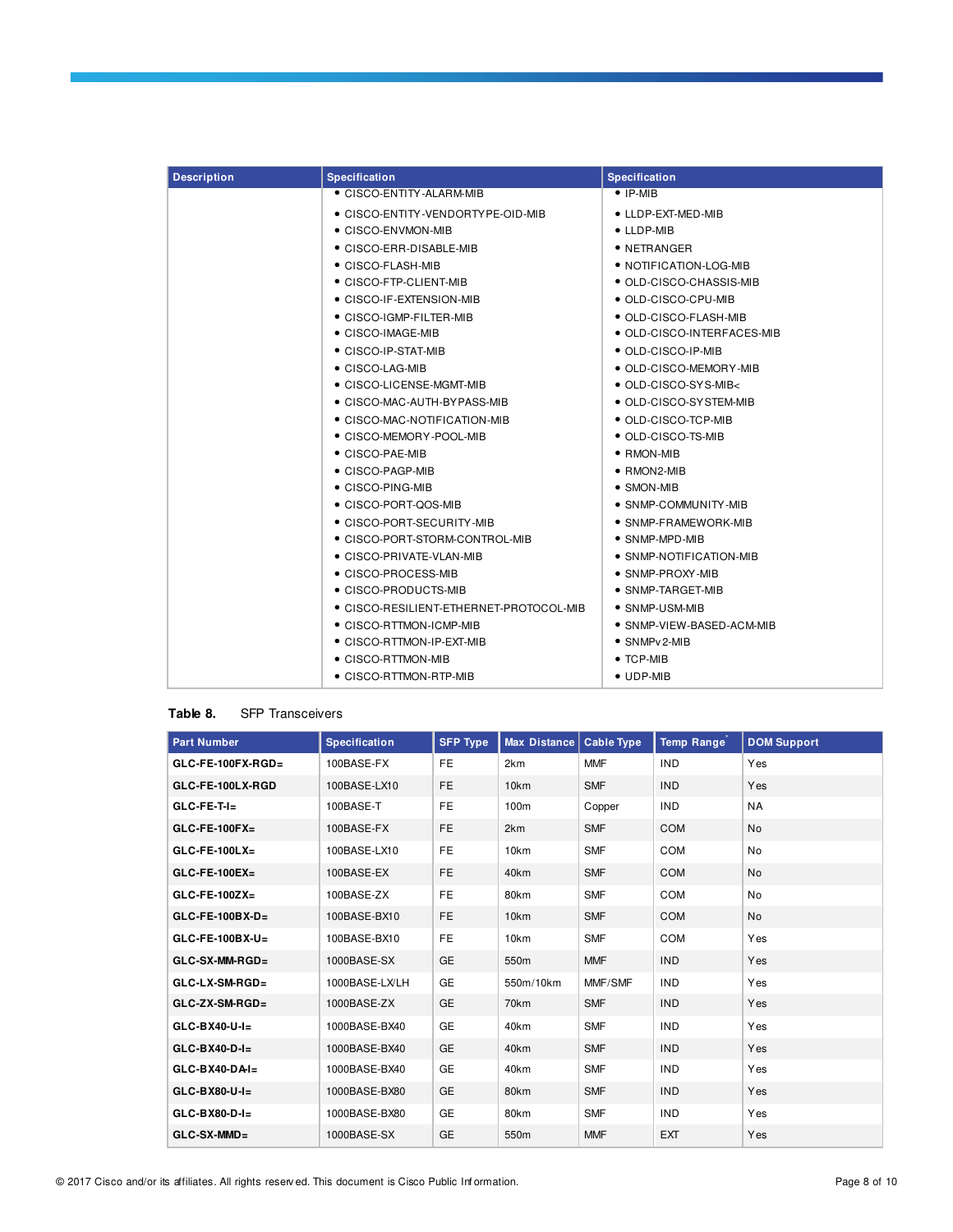| <b>Part Number</b>          | <b>Specification</b> | <b>SFP Type</b> | <b>Max Distance</b> | <b>Cable Type</b> | <b>Temp Range</b> | <b>DOM Support</b> |
|-----------------------------|----------------------|-----------------|---------------------|-------------------|-------------------|--------------------|
| GLC-LH-SMD=                 | 1000BASE-LX/LH       | GE              | 550m/10km           | MMF/SMF           | EXT               | Yes                |
| GLC-EX-SMD=                 | 1000BASE-EX          | GE              | 40km                | <b>SMF</b>        | EXT               | Yes                |
| $GLC-ZX-SMD =$              | 1000BASE-ZX          | GE              | 70km                | <b>SMF</b>        | <b>EXT</b>        | Yes                |
| $GLC-BX-D-$                 | 1000BASE-BX10        | GE              | 10km                | <b>SMF</b>        | COM               | Yes                |
| $GLC-BX-U=$                 | 1000BASE-BX10        | GE              | 10km                | <b>SMF</b>        | COM               | Yes                |
| $CWDM-SFP-xxxxz = (8 freq)$ | CWDM 1000BASE-X      | GE              |                     | <b>SMF</b>        | COM               | Yes                |
| $DWDM-SFP-xxxx = (40 freq)$ | DWDM1000BASE-X       | GE              |                     | <b>SMF</b>        | COM               | Yes                |
| SFP-GE-S=                   | 1000BASE-SX          | GE              | 550m                | <b>MMF</b>        | EXT               | Yes                |
| $SFP-GE-L=$                 | 1000BASE-LX/LH       | GE              | 550m/10km           | MMF/SMF           | EXT               | Yes                |
| $SFP-GE-Z=$                 | 1000BASE-ZX          | GE              | 70km                | <b>SMF</b>        | <b>EXT</b>        | Yes                |
| GLC-SX-MM=                  | 1000BASE-SX          | GE              | 550 <sub>m</sub>    | <b>MMF</b>        | COM               | No                 |
| GLC-LH-SM-                  | 1000BASE-LX/LH       | GE              | 550m/10km           | MMF/SMF           | <b>COM</b>        | No                 |
| GLC-ZX-SM-                  | 1000BASE-ZX          | <b>GE</b>       | 70km                | <b>SMF</b>        | COM               | Yes                |
| $GLC-TE=$                   | 1000BASE-T           | GE              | 100m                | Copper            | <b>EXT</b>        | <b>NA</b>          |
| $GLC-T=$                    | 1000BASE-T           | GE              | 100m                | Copper            | COM               | <b>NA</b>          |

Note: For DOM support and for first software release supporting SFP, refer to [http://www.cisco.com/en/US/products/hw/modules/ps5455/products\\_device\\_support\\_tables\\_list.html](http://www.cisco.com/en/US/products/hw/modules/ps5455/products_device_support_tables_list.html)

 $MMF = multi-mode fiber$ 

SMF = Single-mode fiber

# Warranty Information

Warranty information is available a[t http://www.cisco-servicefinder.com/warrantyfinder.aspx](http://www.cisco-servicefinder.com/warrantyfinder.aspx).

# Service and Support

Cisco is committed to reducing your total cost of ownership (TCO). We offer a portfolio of technical support services to help ensure that products operate efficiently, remain highly available, and benefit from the most up-todate system software. The services and support programs described in Table 7 are available as part of the Cisco Desktop Switching Service and Support solution and are available directly from Cisco and through resellers.

| Table 9. | Cisco Services and Support Programs |
|----------|-------------------------------------|
|----------|-------------------------------------|

| <b>Advanced Services</b>                                                                                                                                                                                                                                                                                                                              |                                                                                                                                                                                                                                                                                                                                                                                                                          |                                                                                                                                                                                                                                                                  |
|-------------------------------------------------------------------------------------------------------------------------------------------------------------------------------------------------------------------------------------------------------------------------------------------------------------------------------------------------------|--------------------------------------------------------------------------------------------------------------------------------------------------------------------------------------------------------------------------------------------------------------------------------------------------------------------------------------------------------------------------------------------------------------------------|------------------------------------------------------------------------------------------------------------------------------------------------------------------------------------------------------------------------------------------------------------------|
| • Cisco Total Implementation Solutions (TIS),<br>av ailable directly from Cisco<br>• Cisco Packaged TIS, available through<br>resellers<br>• Cisco SMARTnet <sup>®</sup> and SMARTnet Onsite<br>support, available directly from Cisco<br>• Cisco Packaged SMARTnet support<br>program, av ailable through resellers<br>• Cisco SMB Support Assistant | • Project management<br>• Site survey, configuration, and deploy ment<br>• Installation, text, and cutover<br>$\bullet$ Training<br>• Major moves, adds, and changes<br>• Design review and product staging<br>• 24-hour access to sof tware updates<br>• Web access to technical repositories<br>• Telephone support through the Cisco<br>Technical Assistance Center (TAC)<br>• Adv ance replacement of hardware parts | • Supplements existing staff<br>• Helps ensure that functions meet needs<br>• Mitigates risk<br>• Helps enable proactive or expedited issue<br>resolution<br>• Lowers TCO by taking adv antage of Cisco<br>expertise and knowledge<br>• Reduces network downtime |